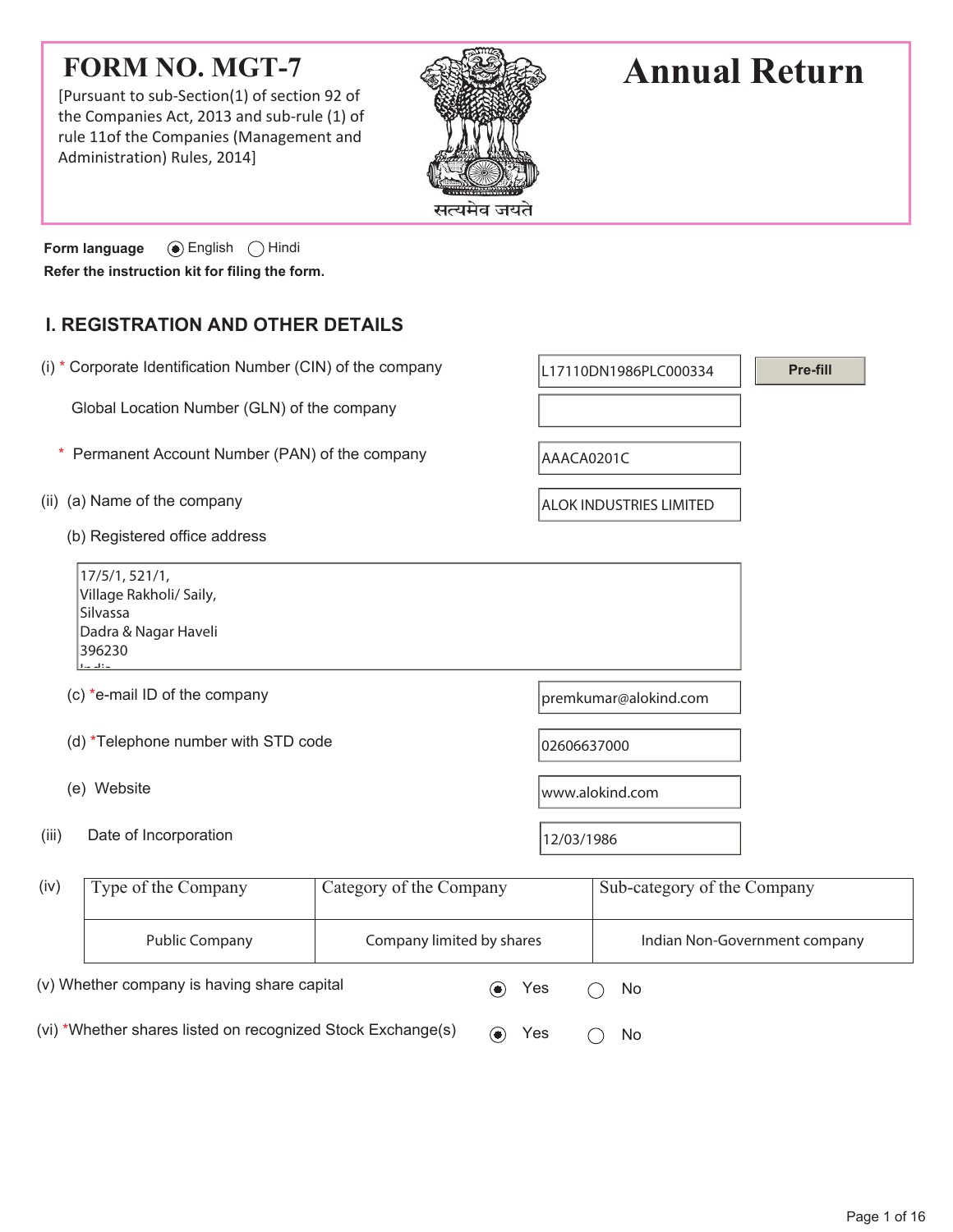#### (a) Details of stock exchanges where shares are listed

|   | S. No.                                                                   | <b>Stock Exchange Name</b><br>Code |                                                                |                              |                      |     |                       |              |
|---|--------------------------------------------------------------------------|------------------------------------|----------------------------------------------------------------|------------------------------|----------------------|-----|-----------------------|--------------|
|   |                                                                          |                                    |                                                                | <b>BOMBAY STOCK EXCHANGE</b> |                      |     | 1                     |              |
| 2 |                                                                          |                                    |                                                                | NATIONAL STOCK EXCHANGE      |                      |     | 1,024                 |              |
|   |                                                                          |                                    |                                                                |                              |                      |     |                       |              |
|   |                                                                          |                                    | (b) CIN of the Registrar and Transfer Agent                    |                              |                      |     | U67190MH1999PTC118368 | Pre-fill     |
|   |                                                                          |                                    | Name of the Registrar and Transfer Agent                       |                              |                      |     |                       |              |
|   | LINK INTIME INDIA PRIVATE LIMITED                                        |                                    |                                                                |                              |                      |     |                       |              |
|   |                                                                          |                                    | Registered office address of the Registrar and Transfer Agents |                              |                      |     |                       |              |
|   | C-101, 1st Floor, 247 Park,<br>Lal Bahadur Shastri Marg, Vikhroli (West) |                                    |                                                                |                              |                      |     |                       |              |
|   | (vii) *Financial year From date  01/04/2016                              |                                    |                                                                |                              | (DD/MM/YYYY) To date |     | 31/03/2017            | (DD/MM/YYYY) |
|   |                                                                          |                                    | (viii) *Whether Annual general meeting (AGM) held              |                              | Yes<br>$(\bullet)$   |     | No                    |              |
|   | (a) If yes, date of AGM                                                  |                                    | 29/09/2017                                                     |                              |                      |     |                       |              |
|   | (b) Due date of AGM                                                      |                                    | 30/09/2017                                                     |                              |                      |     |                       |              |
|   |                                                                          |                                    | (c) Whether any extension for AGM granted                      |                              |                      | Yes | No<br>$(\bullet)$     |              |
|   |                                                                          |                                    | <b>II. PRINCIPAL BUSINESS ACTIVITIES OF THE COMPANY</b>        |                              |                      |     |                       |              |

\*Number of business activities  $\vert_1$ 

| S.No | lMain<br>Activity<br> group code | Description of Main Activity group Business | <b>Activity</b><br>Code | Description of Business Activity            | % of turnover<br>of the<br>company |
|------|----------------------------------|---------------------------------------------|-------------------------|---------------------------------------------|------------------------------------|
|      | ◡                                | Manufacturing                               | C2                      | Textile, leather and other apparel products | 100                                |

## **III. PARTICULARS OF HOLDING, SUBSIDIARY AND ASSOCIATE COMPANIES (INCLUDING JOINT VENTURES)**

\*No. of Companies for which information is to be given  $|10 \tP$ **Pre-fill All** 

| S.No | Name of the company                              | CIN / FCRN | Holding/ Subsidiary/Associate/<br>Joint Venture | % of shares held |
|------|--------------------------------------------------|------------|-------------------------------------------------|------------------|
|      | ALOK INFRASTRUCTURE LIMITI U45201MH2006PLC164267 |            | Subsidiary                                      | 98.8             |
|      | <b>ALOK SINGAPORE PTE LIMITED</b>                |            | Subsidiary                                      | 100              |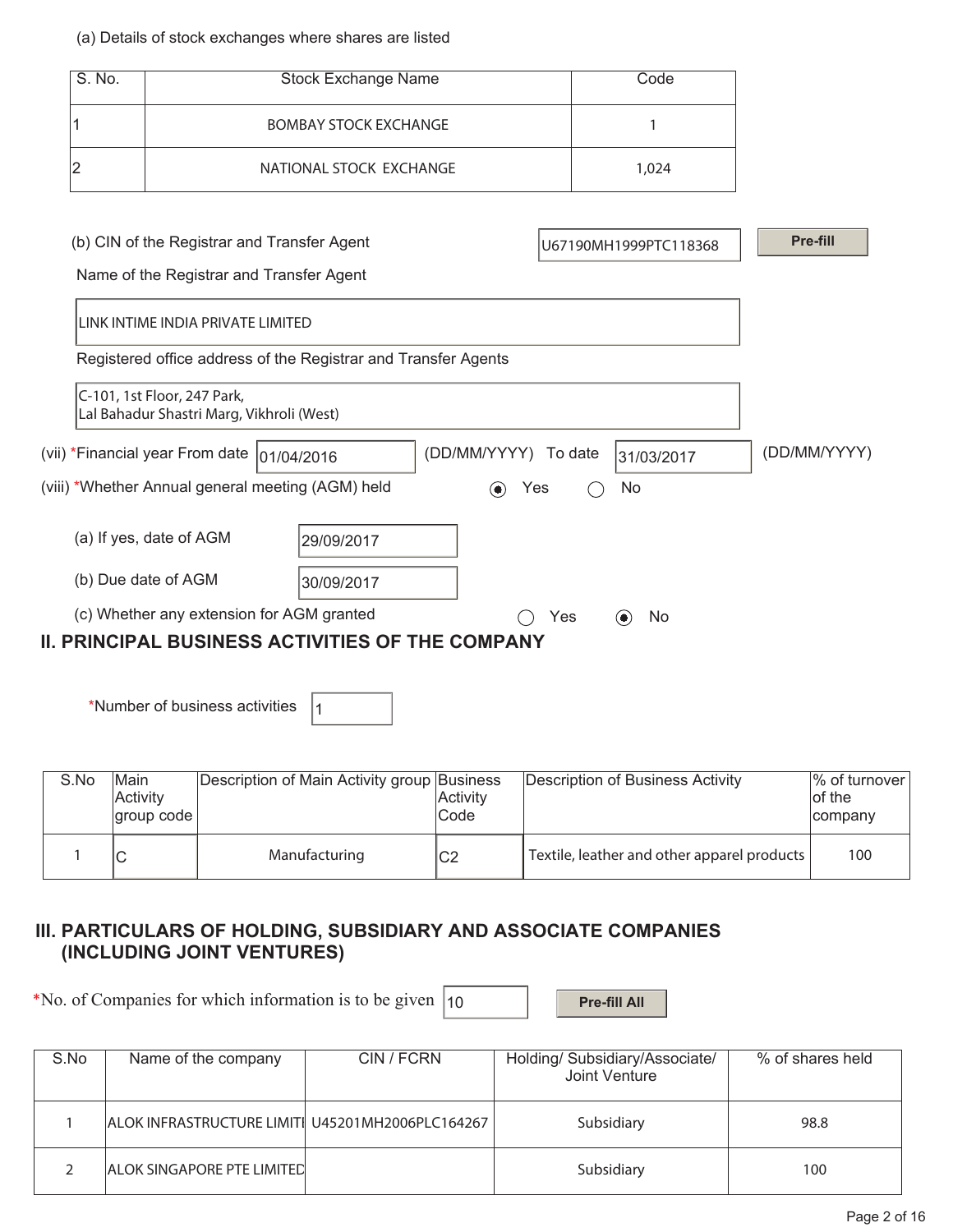| 3              | ALOK INTERNATIONAL INC            | Subsidiary    | 100 |
|----------------|-----------------------------------|---------------|-----|
| 4              | ALOK WORLDWIDE LIMITED            | Subsidiary    | 100 |
| 5              | ALOK INTERNATIONAL (MIDDL         | Subsidiary    | 100 |
| 6              | ALOK GLOBAL (TRADING MIDE         | Subsidiary    | 100 |
| $\overline{7}$ | INEW CITY OF BOMBAY MANUII        | Joint Venture | 49  |
| 8              | AURANGABAD TEXTILES AND ,         | Joint Venture | 49  |
| 9              | <b>ASHFORD INFOTECT PRIVATE I</b> | Associate     | 50  |
| 10             | ALSPUN INFRASTRUCTURE LIN         | Associate     | 50  |

## **IV. SHARE CAPITAL, DEBENTURES AND OTHER SECURITIES OF THE COMPANY**

## (i) \*SHARE CAPITAL

(a) Equity share capital

| <b>Particulars</b>                           | Authorised<br>capital | <i><b>Issued</b></i><br>capital | Subscribed<br>capital | Paid up capital |
|----------------------------------------------|-----------------------|---------------------------------|-----------------------|-----------------|
| Total number of equity shares                | 1,500,000,000         | 1,377,331,816                   | 1,377,331,816         | 1,377,317,895   |
| Total amount of equity shares (in<br>Rupees) | 15,000,000,000        | 13,773,318,160                  | 13,773,318,160        | 13,773,178,950  |

Number of classes and the set of the set of the set of the set of the set of the set of the set of the set of the set of the set of the set of the set of the set of the set of the set of the set of the set of the set of th

| <b>Class of Shares</b><br><b>Equity Shares</b> | <b>Authorised</b><br>capital | <b>I</b> ssued<br>capital | Subscribed<br>capital | Paid up capital |
|------------------------------------------------|------------------------------|---------------------------|-----------------------|-----------------|
| Number of equity shares                        | 1,500,000,000                | 1,377,331,816             | 1,377,331,816         | 1,377,317,895   |
| Nominal value per share (in rupees)            | 10                           | 10                        | 10                    | 10              |
| Total amount of equity shares (in rupees)      | 15,000,000,000               | 13,773,318,160            | 13,773,318,160        | 13,773,178,950  |

### **(b) Preference share capital**

| <b>Particulars</b>                                                      | Authorised<br>capital | <b>Issued</b><br>capital | <b>Subscribed</b><br>capital | Paid-up capital |
|-------------------------------------------------------------------------|-----------------------|--------------------------|------------------------------|-----------------|
| Total number of preference shares                                       |                       |                          |                              |                 |
| Total amount of preference shares $\vert_{\Omega}$<br>$($ in rupees $)$ |                       |                          |                              |                 |

Number of classes and contact the contact of classes and contact of  $\sim$  0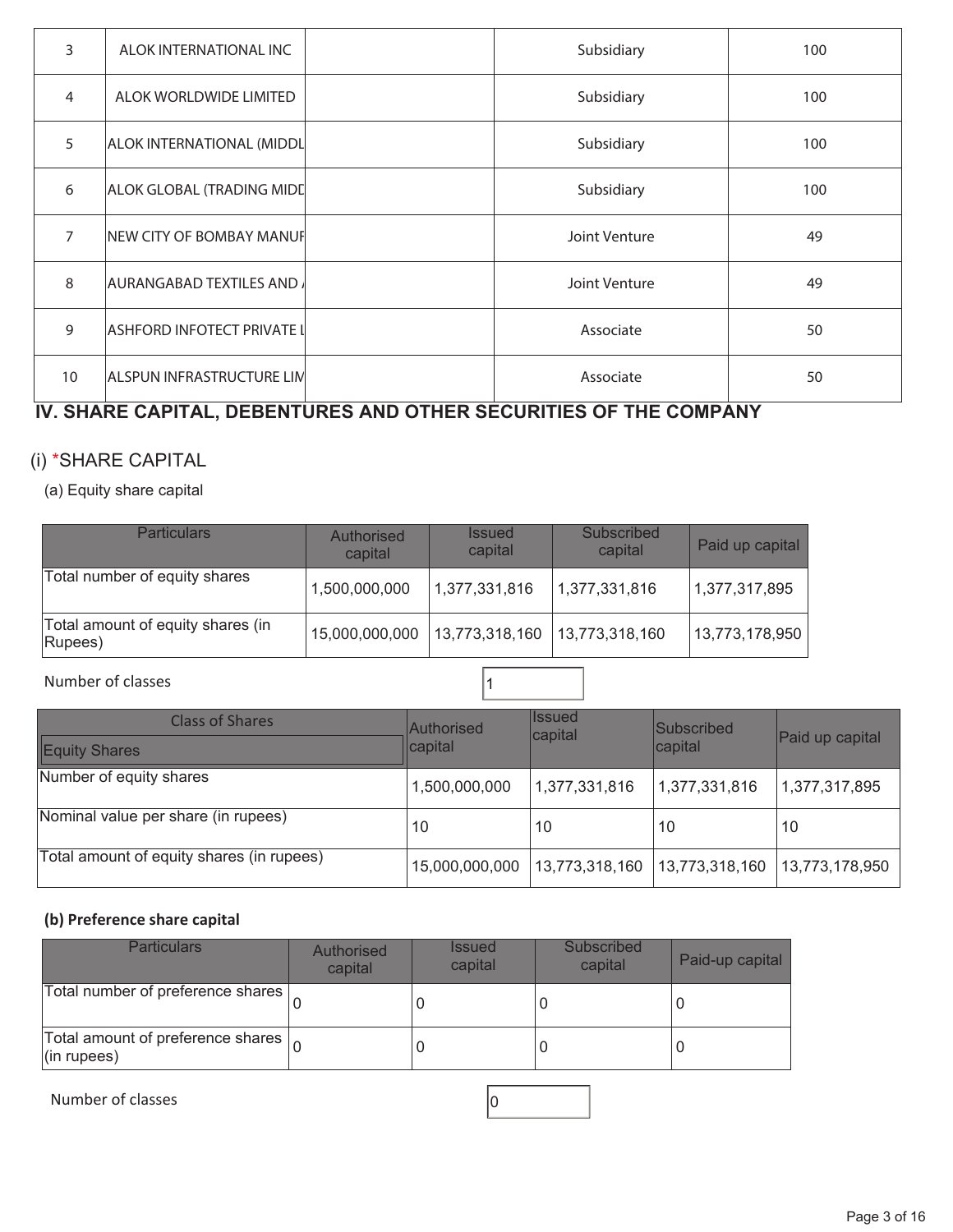| <b>Class of shares</b>                        | Authorised<br>capital | <b>Issued</b><br>capital | Subscribed<br>capital | Paid up capital |
|-----------------------------------------------|-----------------------|--------------------------|-----------------------|-----------------|
| Number of preference shares                   |                       |                          |                       |                 |
| Nominal value per share (in rupees)           |                       |                          |                       |                 |
| Total amount of preference shares (in rupees) |                       |                          |                       |                 |

### **(c) Unclassified share capital**

| <b>Particulars</b>                  | <b>Authorised Capital</b> |
|-------------------------------------|---------------------------|
| Total amount of unclassified shares |                           |

#### **(d) Break-up of paid-up share capital**

| <b>Class of shares</b>                        | <b>Number of</b><br>shares | <b>Total nominal</b><br>amount | <b>Total Paid-up</b><br>amount | <b>Total premium</b> |
|-----------------------------------------------|----------------------------|--------------------------------|--------------------------------|----------------------|
| <b>Equity shares</b>                          |                            |                                |                                |                      |
| At the beginning of the year                  | 1,377,317,895              | 13,773,178,950                 | 13,773,178,950                 |                      |
| Increase during the year                      | $\mathsf{O}\xspace$        | $\mathbf 0$                    | 0                              | 0                    |
| i. Pubic Issues                               | $\boldsymbol{0}$           | $\mathbf 0$                    | $\mathbf 0$                    | 0                    |
| ii. Rights issue                              | $\boldsymbol{0}$           | $\mathbf 0$                    | 0                              | 0                    |
| iii. Bonus issue                              | $\mathsf{O}\xspace$        | $\boldsymbol{0}$               | $\mathbf 0$                    | 0                    |
| iv. Private Placement/ Preferential allotment | $\boldsymbol{0}$           | $\boldsymbol{0}$               | $\mathsf{O}\xspace$            | 0                    |
| v. ESOPs                                      | $\pmb{0}$                  | $\mathbf 0$                    | $\mathbf 0$                    | 0                    |
| vi. Sweat equity shares allotted              | $\mathsf{O}\xspace$        | $\mathbf 0$                    | $\mathbf 0$                    | 0                    |
| vii. Conversion of Preference share           | $\mathbf 0$                | $\boldsymbol{0}$               | $\mathsf{O}\xspace$            | 0                    |
| viii. Conversion of Debentures                | $\boldsymbol{0}$           | $\mathbf 0$                    | $\pmb{0}$                      | 0                    |
| ix. GDRs/ADRs                                 | $\mathbf 0$                | $\boldsymbol{0}$               | $\mathbf 0$                    | 0                    |
| x. Others, specify                            |                            |                                |                                |                      |
| Decrease during the year                      | $\mathbf 0$                | $\boldsymbol{0}$               | $\mathbf 0$                    | 0                    |
| i. Buy-back of shares                         | $\mathbf 0$                | $\pmb{0}$                      | 0                              | 0                    |
| ii. Shares forfeited                          | $\mathbf 0$                | $\mathbf 0$                    | $\mathsf 0$                    | 0                    |
| iii. Reduction of share capital               | $\mathbf 0$                | $\mathbf 0$                    | 0                              | 0                    |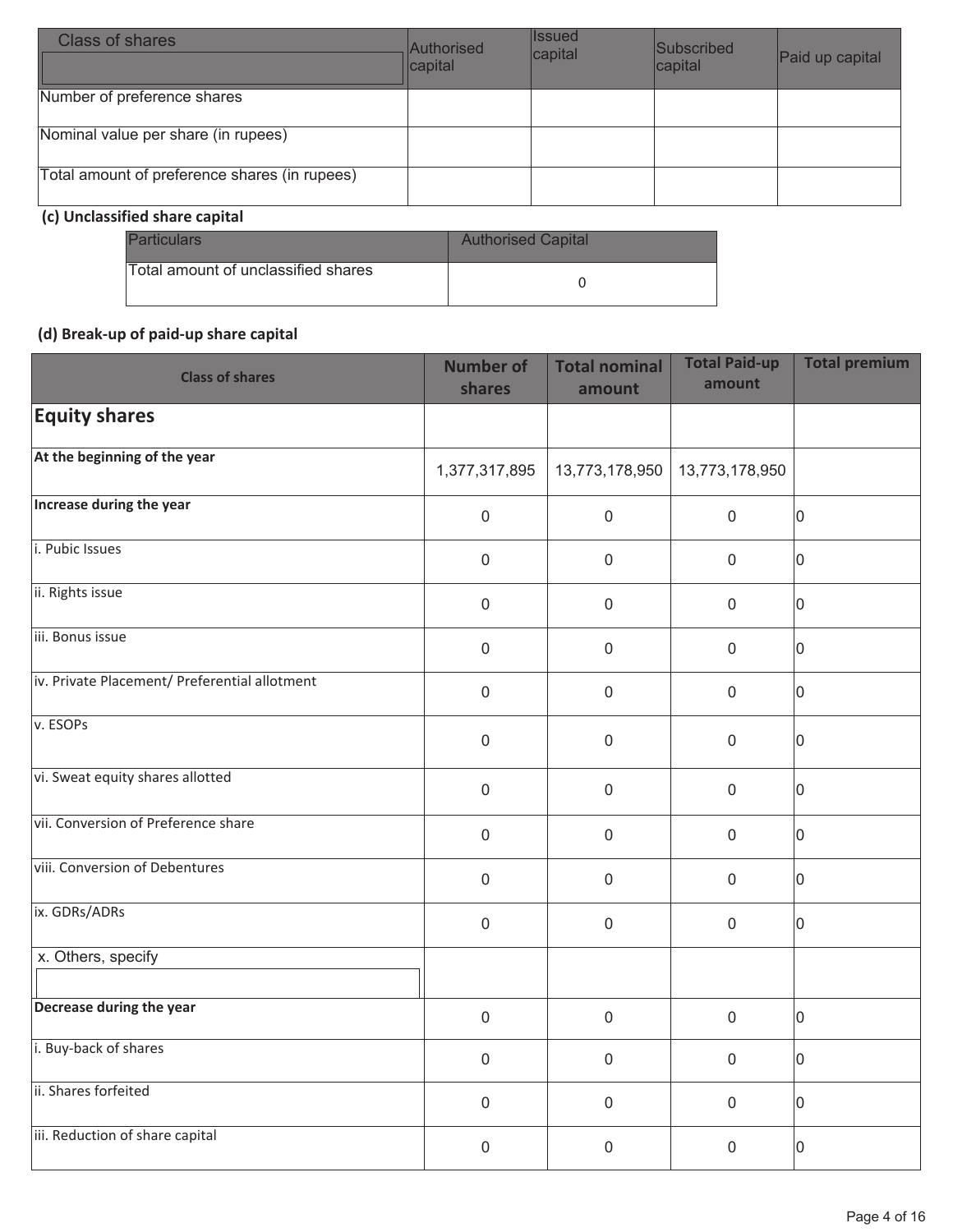| iv. Others, specify              |                     |                  |                                 |    |
|----------------------------------|---------------------|------------------|---------------------------------|----|
| At the end of the year           | 1,377,317,895       |                  | 13,773,178,950   13,773,178,950 |    |
|                                  |                     |                  |                                 |    |
| <b>Preference shares</b>         |                     |                  |                                 |    |
| At the beginning of the year     | $\mathsf{O}\xspace$ | $\boldsymbol{0}$ | $\boldsymbol{0}$                |    |
| Increase during the year         | $\mathsf{O}\xspace$ | $\mathbf 0$      | $\mathbf 0$                     | 10 |
| i. Issues of shares              | $\mathsf 0$         | $\overline{0}$   | $\mathbf 0$                     | 0  |
| ii. Re-issue of forfeited shares | $\mathsf{O}\xspace$ | $\mathbf 0$      | $\mathbf 0$                     | 10 |
| iii. Others, specify             |                     |                  |                                 |    |
| Decrease during the year         | $\mathsf{O}\xspace$ | $\mathbf 0$      | $\mathbf 0$                     | 10 |
| i. Redemption of shares          | $\mathsf{O}\xspace$ | $\mathbf 0$      | $\mathbf 0$                     | 10 |
| ii. Shares forfeited             | $\mathbf 0$         | $\mathbf 0$      | $\mathbf 0$                     | lo |
| iii. Reduction of share capital  | $\mathsf 0$         | $\mathbf 0$      | $\mathbf 0$                     | 0  |
| iv. Others, specify              |                     |                  |                                 |    |
| At the end of the year           | $\mathsf{O}\xspace$ | $\mathbf 0$      | $\mathbf 0$                     |    |

**(ii)** Details of stock split/consolidation during the year (for each class of shares)  $\boxed{0}$ 

|                | <b>Class of shares</b> | (i) | (i) | (iii) |
|----------------|------------------------|-----|-----|-------|
| Before split / | Number of shares       |     |     |       |
| Consolidation  | Face value per share   |     |     |       |
| After split /  | Number of shares       |     |     |       |
| Consolidation  | Face value per share   |     |     |       |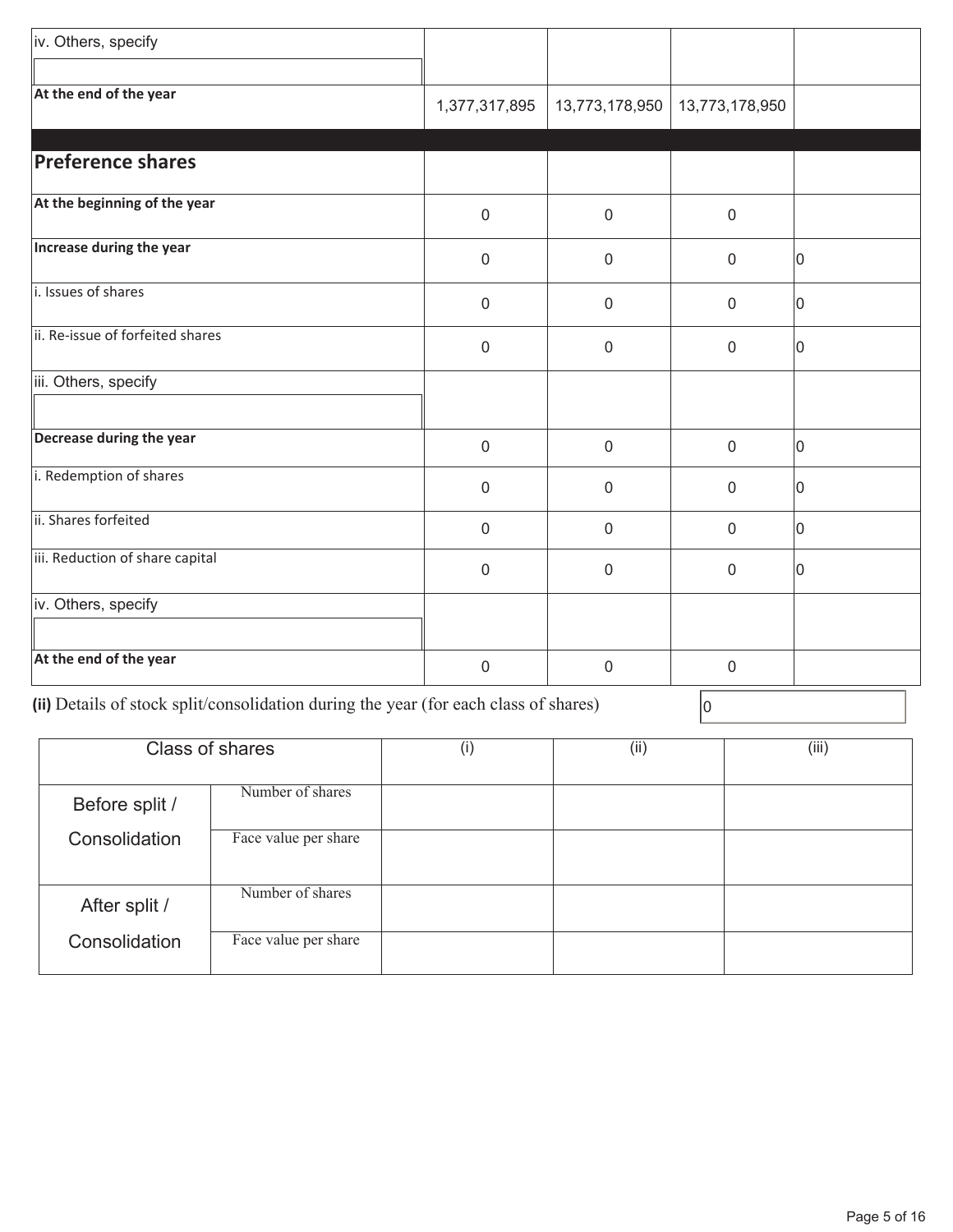**(iii) Details of shares/Debentures Transfers since closure date of last financial year (or in the case of the first return at any time since the incorporation of the company) \*** 

| $\top$ Nil<br>[Details being provided in a CD/Digital Media] | ∩ Yes       | $\odot$ No    | Not Applicable<br>( |
|--------------------------------------------------------------|-------------|---------------|---------------------|
| Separate sheet attached for details of transfers             | $\odot$ Yes | $\bigcirc$ No |                     |

Note: In case list of transfer exceeds 10, option for submission as a separate sheet attachment or submission in a CD/Digital Media may be shown.

| Date of the previous annual general meeting<br>24/09/2016                                                 |         |  |  |             |            |  |
|-----------------------------------------------------------------------------------------------------------|---------|--|--|-------------|------------|--|
| Date of registration of transfer (Date Month Year)                                                        |         |  |  |             |            |  |
| Type of transfer<br>1 - Equity, 2- Preference Shares, 3 - Debentures, 4 - Stock                           |         |  |  |             |            |  |
| Number of Shares/ Debentures/<br>Amount per Share/<br><b>Units Transferred</b><br>Debenture/Unit (in Rs.) |         |  |  |             |            |  |
| Ledger Folio of Transferor                                                                                |         |  |  |             |            |  |
| <b>Transferor's Name</b>                                                                                  |         |  |  |             |            |  |
|                                                                                                           | Surname |  |  | middle name | first name |  |
| Ledger Folio of Transferee                                                                                |         |  |  |             |            |  |
| <b>Transferee's Name</b>                                                                                  |         |  |  |             |            |  |
|                                                                                                           | Surname |  |  | middle name | first name |  |
| Date of registration of transfer (Date Month Year)                                                        |         |  |  |             |            |  |
| Type of transfer<br>1 - Equity, 2- Preference Shares, 3 - Debentures, 4 - Stock                           |         |  |  |             |            |  |

| Number of Shares/ Debentures/<br><b>Units Transferred</b> | Amount per Share/<br>Debenture/Unit (in Rs.) |
|-----------------------------------------------------------|----------------------------------------------|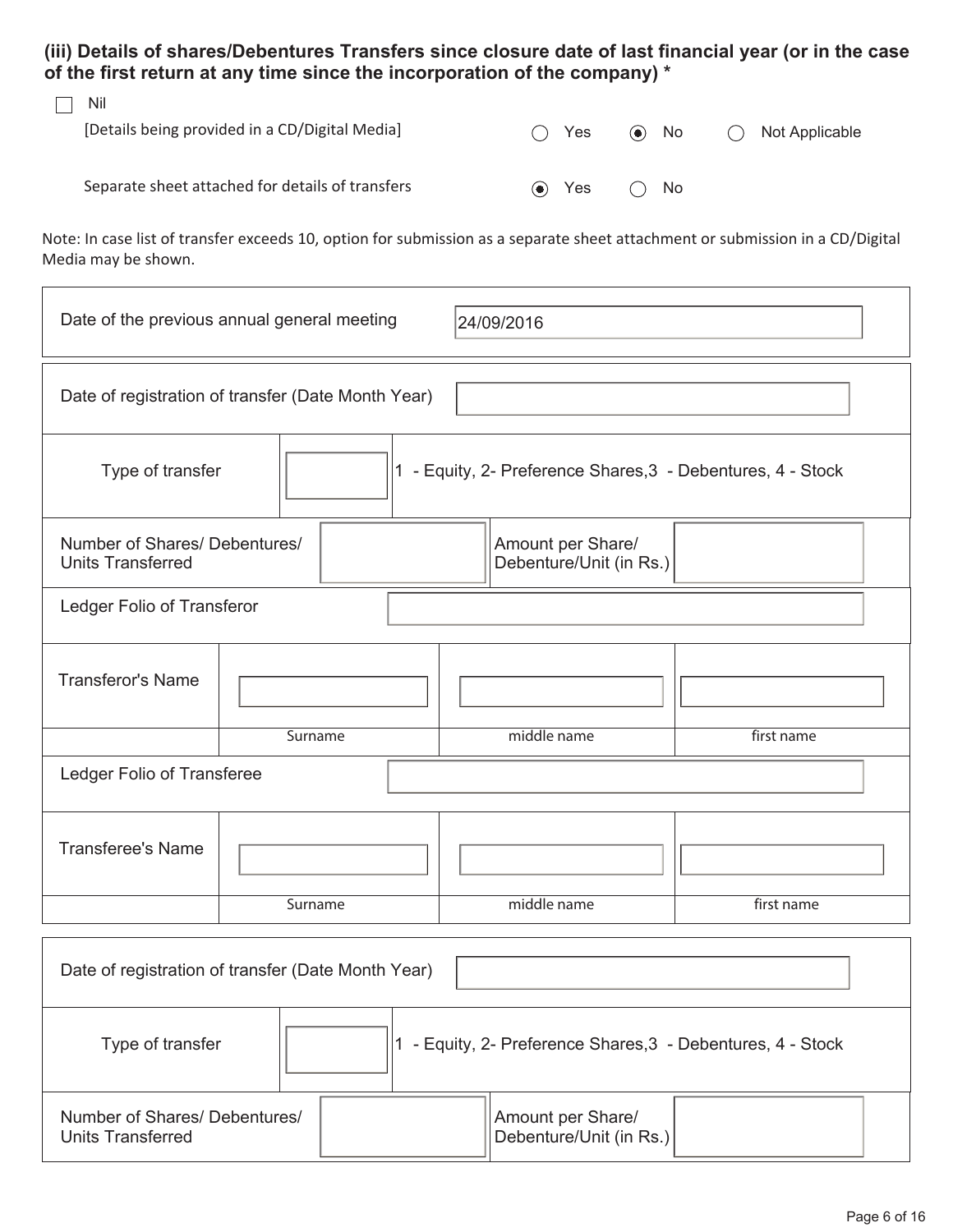| Ledger Folio of Transferor |                            |  |             |            |  |  |
|----------------------------|----------------------------|--|-------------|------------|--|--|
| <b>Transferor's Name</b>   |                            |  |             |            |  |  |
|                            | Surname                    |  | middle name | first name |  |  |
|                            | Ledger Folio of Transferee |  |             |            |  |  |
| <b>Transferee's Name</b>   |                            |  |             |            |  |  |
|                            |                            |  |             |            |  |  |

## **(iv)** \***Indebtedness including debentures (Outstanding as at the end of financial year)**

| <b>Particulars</b>                                                                                        | Number of units | Nominal value per<br>lunit | <b>Total value</b> |
|-----------------------------------------------------------------------------------------------------------|-----------------|----------------------------|--------------------|
| Non-convertible debentures                                                                                | 5,285           | 1,000,000                  | 5,285,000,000      |
| Partly convertible debentures                                                                             | 0               | $\mathbf{0}$               | 0                  |
| Fully convertible debentures                                                                              | $\Omega$        | $\mathbf{0}$               | 0                  |
| Secured Loans (including interest<br>outstanding/accrued but not due for<br>payment) excluding deposits   |                 |                            | 262,487,100,764    |
| Unsecured Loans (including interest<br>outstanding/accrued but not due for<br>payment) excluding deposits |                 |                            | 7,603,201,716      |
| Deposit                                                                                                   |                 |                            | 0                  |
| <b>Total</b>                                                                                              |                 |                            | 275,375,302,480    |

### **Details of debentures**

| <b>Class of debentures</b>           | Outstanding as at<br>the beginning of the year<br><b>vear</b> | Increase during the Decrease during the Outstanding as at<br><b>vear</b> | the end of the year |
|--------------------------------------|---------------------------------------------------------------|--------------------------------------------------------------------------|---------------------|
| Non-convertible debentures           | 5,290,000,000                                                 | 5,000,000                                                                | 5,285,000,000       |
| <b>Partly convertible debentures</b> | 0                                                             |                                                                          | 0                   |
| <b>Fully convertible debentures</b>  | 0                                                             | 0                                                                        |                     |

**(v) Securities (other than shares and debentures)** 0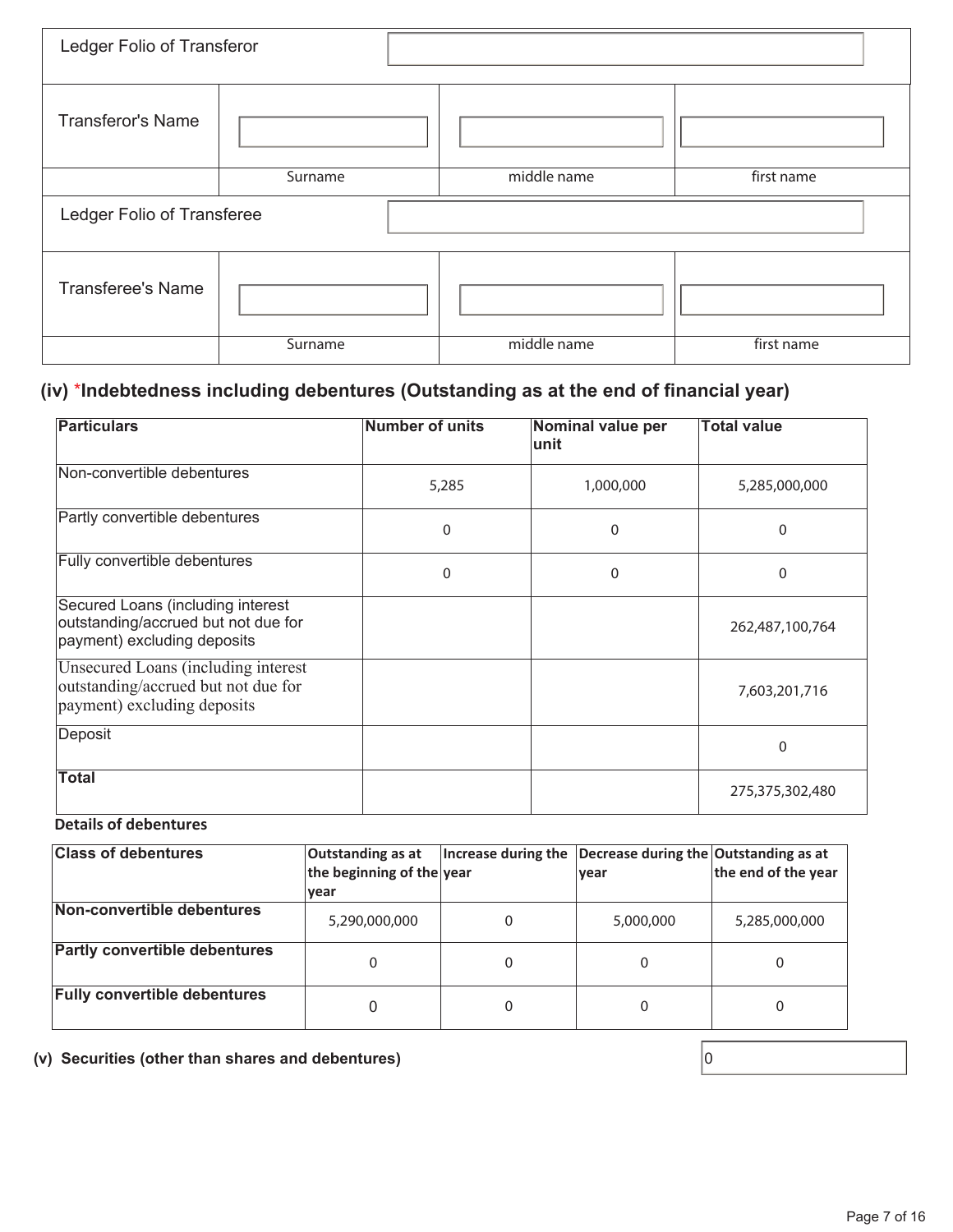| Type of    | Number of  | Nominal Value of | <b>Total Nominal</b> | Paid up Value of | Total Paid up Value |
|------------|------------|------------------|----------------------|------------------|---------------------|
| Securities | Securities | each Unit        | Value                | each Unit        |                     |
|            |            |                  |                      |                  |                     |
|            |            |                  |                      |                  |                     |
|            |            |                  |                      |                  |                     |
|            |            |                  |                      |                  |                     |
|            |            |                  |                      |                  |                     |
| Total      |            |                  |                      |                  |                     |
|            |            |                  |                      |                  |                     |

# **V. \*Turnover and net worth of the company (as defined in the Companies Act, 2013)**

**(i) Turnover** 

83,260,624,934.85

(ii) Net worth of the Company **29,957,332,881.13** 

### **VI. (a) \*SHARE HOLDING PATTERN - Promoters**

| <b>S. No.</b>    | <b>Category</b>                                | Equity                  |                  | Preference              |            |  |
|------------------|------------------------------------------------|-------------------------|------------------|-------------------------|------------|--|
|                  |                                                | <b>Number of shares</b> | Percentage       | <b>Number of shares</b> | Percentage |  |
| $\overline{1}$ . | Individual/Hindu Undivided Family              |                         |                  |                         |            |  |
|                  | $(i)$ Indian                                   | 101,739,944             | 7.38681639       | $\mathsf{O}\xspace$     |            |  |
|                  | (ii) Non-resident Indian (NRI)                 | $\mathbf 0$             | $\mathbf 0$      | $\mathsf{O}\xspace$     |            |  |
|                  | (iii) Foreign national (other than NRI)        | $\mathsf{O}\xspace$     | $\mathbf 0$      | $\mathbf 0$             |            |  |
| 2.               | Government                                     |                         |                  |                         |            |  |
|                  | (i) Central Government                         | $\mathbf 0$             | $\mbox{O}$       | $\mathbf 0$             |            |  |
|                  | (ii) State Government                          | $\mathbf 0$             | $\mathbf 0$      | $\mathsf{O}\xspace$     |            |  |
|                  | (iii) Government companies                     | $\boldsymbol{0}$        | $\boldsymbol{0}$ | $\mathsf{O}\xspace$     |            |  |
| 3.               | Insurance companies                            | $\mathbf 0$             | $\boldsymbol{0}$ | $\mathsf{O}\xspace$     |            |  |
| 4.               | <b>Banks</b>                                   | $\mathbf 0$             | $\boldsymbol{0}$ | $\mathsf{O}\xspace$     |            |  |
| 5.               | Financial institutions                         | $\mathbf 0$             | $\mathbf 0$      | $\mathsf{O}\xspace$     |            |  |
| 6.               | Foreign institutional investors                | $\mathsf{O}\xspace$     | $\mathbf 0$      | $\mathsf{O}\xspace$     |            |  |
| 7.               | Mutual funds                                   | $\boldsymbol{0}$        | 0                | $\mathbf 0$             |            |  |
| 8.               | Venture capital                                | $\boldsymbol{0}$        | $\boldsymbol{0}$ | $\boldsymbol{0}$        |            |  |
| 9.               | <b>Body corporate</b><br>(not mentioned above) | 289,459,368             | 21.01616258      | 0                       |            |  |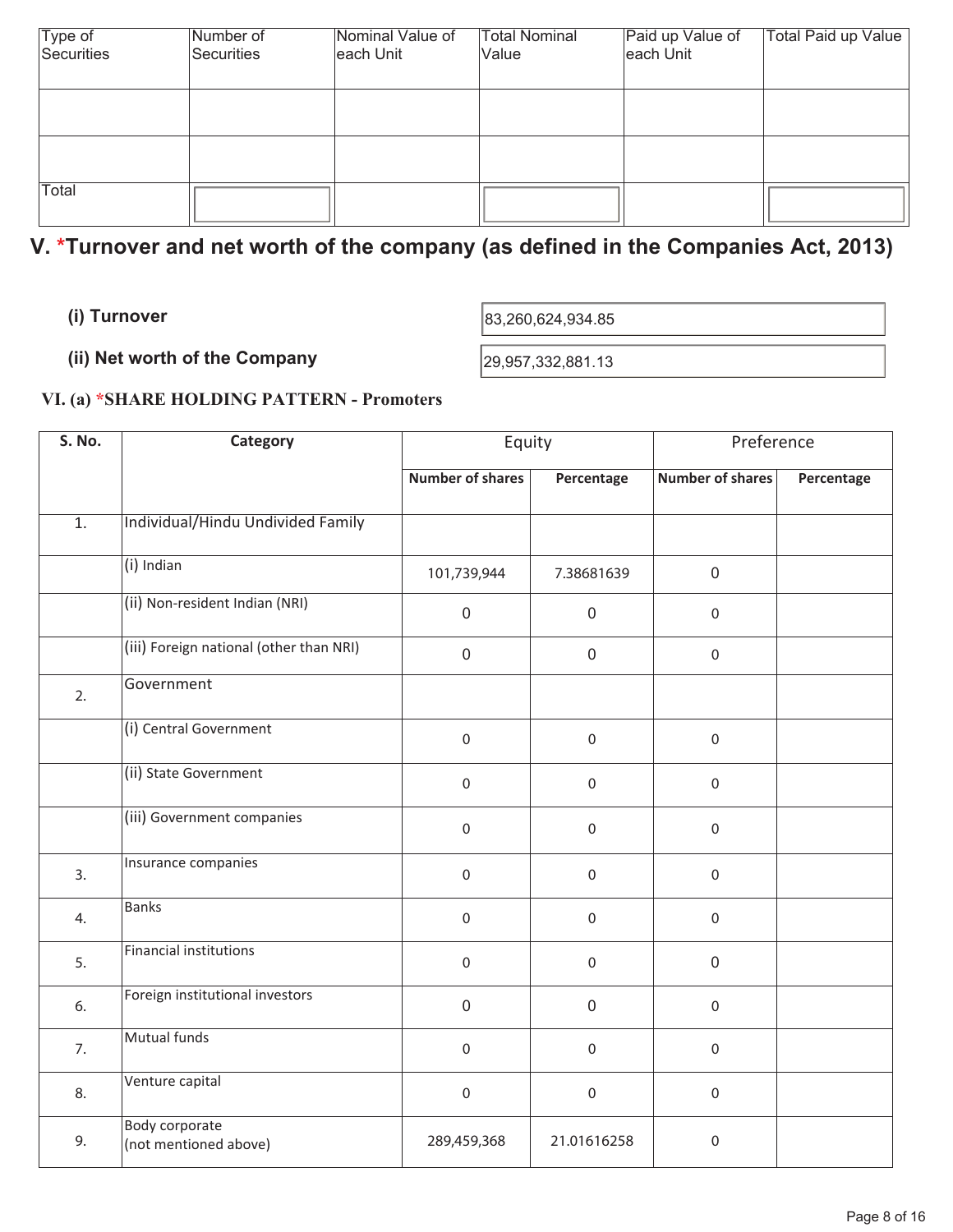| 10. | <b>TRUST</b><br><b>Others</b> | 8,691,000   | 0.63100901 |   |
|-----|-------------------------------|-------------|------------|---|
|     | <b>Total</b>                  | 399,890,312 | 29.03      | U |

# Total number of shareholders (promoters)  $\Big|_{10}$

## **(b) \*SHARE HOLDING PATTERN - Public/Other than promoters**

| <b>S. No.</b> | Category                                       | Equity                  |                  | Preference       |                  |  |
|---------------|------------------------------------------------|-------------------------|------------------|------------------|------------------|--|
|               |                                                | <b>Number of shares</b> | Percentage       | Number of shares | Percentage       |  |
| 1.            | Individual/Hindu Undivided Family              |                         |                  |                  |                  |  |
|               | (i) Indian                                     | 646,982,080             | 46.97405605      | $\mathbf 0$      |                  |  |
|               | (ii) Non-resident Indian (NRI)                 | 20,497,708              | 1.48823362       | 0                |                  |  |
|               | (iii) Foreign national (other than NRI)        | $\mathbf 0$             | $\mathsf 0$      | $\boldsymbol{0}$ |                  |  |
| 2.            | Government                                     |                         |                  |                  |                  |  |
|               | (i) Central Government                         | $\boldsymbol{0}$        | $\boldsymbol{0}$ | $\boldsymbol{0}$ |                  |  |
|               | (ii) State Government                          | $\boldsymbol{0}$        | $\boldsymbol{0}$ | $\mathbf 0$      |                  |  |
|               | (iii) Government companies                     | $\mathbf 0$             | $\mathbf 0$      | $\mathbf 0$      |                  |  |
| 3.            | Insurance companies                            | 0                       | $\boldsymbol{0}$ | $\boldsymbol{0}$ |                  |  |
| 4.            | <b>Banks</b>                                   | 0                       | $\boldsymbol{0}$ | $\boldsymbol{0}$ |                  |  |
| 5.            | <b>Financial institutions</b>                  | 89,799,508              | 6.51988247       | $\mathbf 0$      |                  |  |
| 6.            | Foreign institutional investors                | $\mathbf 0$             | $\mathsf 0$      | $\mathbf 0$      |                  |  |
| 7.            | Mutual funds                                   | 200                     | 0.00001452       | $\boldsymbol{0}$ |                  |  |
| 8.            | Venture capital                                | $\overline{0}$          | $\overline{0}$   | $\overline{0}$   |                  |  |
| 9.            | <b>Body corporate</b><br>(not mentioned above) | 118,015,186             | 8.56847838       | $\mathbf 0$      |                  |  |
| 10.           | Others<br>TRUST/HINDU UNDIVIDED I              | 102,132,901             | 7.41534698       | $\boldsymbol{0}$ |                  |  |
|               | <b>Total</b>                                   | 977,427,583             | 70.97            | $\boldsymbol{0}$ | $\boldsymbol{0}$ |  |

Total number of shareholders (other than promoters)  $\vert_{219,986}$ 

#### **Total number of shareholders (Promoters+Public/ Other than promoters)** 219,996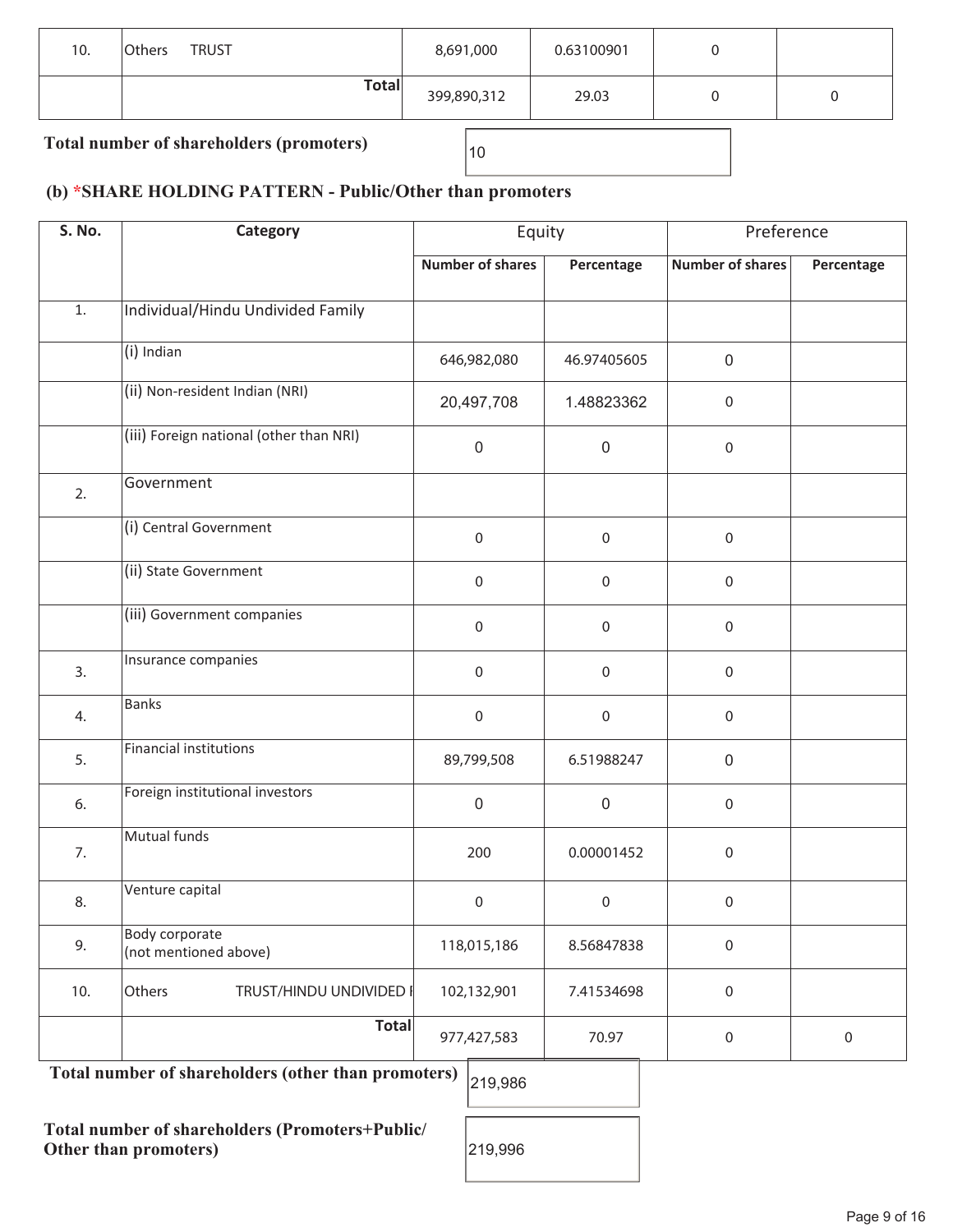#### **VII. \*NUMBER OF PROMOTERS, MEMBERS, DEBENTURE HOLDERS (Details, Promoters, Members (other than promoters), Debenture holders)**

| <b>Details</b>                    | At the beginning of the year | At the end of the year |
|-----------------------------------|------------------------------|------------------------|
| Promoters                         | 12                           | 10                     |
| Members<br>(other than promoters) | 223,100                      | 219,986                |
| Debenture holders                 | 9                            | 9                      |

#### **VIII. DETAILS OF DIRECTORS AND KEY MANAGERIAL PERSONNEL**

#### **(A) \*Composition of Board of Directors**

| <b>Category</b>                             |                | Number of directors at the<br>beginning of the year | Number of directors at the end<br>of the year |                | Percentage of shares held by<br>directors as at the end of year |               |
|---------------------------------------------|----------------|-----------------------------------------------------|-----------------------------------------------|----------------|-----------------------------------------------------------------|---------------|
|                                             | Executive      | Non-executive                                       | Executive                                     | Non-executive  | Executive                                                       | Non-executive |
| A. Promoter                                 | $\mathfrak{S}$ | $\overline{0}$                                      | 3                                             | $\overline{0}$ | 7.99                                                            | $\mathbf 0$   |
| <b>B. Non-Promoter</b>                      | $\overline{2}$ | $\overline{2}$                                      | $\overline{2}$                                | $\mathfrak{S}$ | $\mathbf 0$                                                     | $\mathbf 0$   |
| (i) Non-Independent                         | $\overline{2}$ | $\overline{0}$                                      | $\overline{2}$                                | $\mathbf 0$    | 0                                                               | $\mathbf 0$   |
| (ii) Independent                            | $\mathbf 0$    | $\overline{2}$                                      | $\mathbf 0$                                   | $\mathfrak{S}$ | $\mathbf 0$                                                     | $\mathbf 0$   |
| <b>C. Nominee Directors</b><br>representing | $\Omega$       | 4                                                   | $\mathbf 0$                                   | $\overline{4}$ | 0                                                               | $\mathbf 0$   |
| $(i)$ Banks & FIs                           | $\mathbf 0$    | $\overline{4}$                                      | $\mathbf 0$                                   | $\overline{4}$ | 0                                                               | $\mathbf 0$   |
| (ii) Investing institutions                 | $\mathbf 0$    | $\mathbf 0$                                         | $\mathbf 0$                                   | $\mathbf 0$    | 0                                                               | $\mathbf 0$   |
| (iii) Government                            | $\overline{0}$ | $\mathbf 0$                                         | $\overline{0}$                                | $\overline{0}$ | 0                                                               | $\mathbf 0$   |
| (iv) Small share holders                    | $\overline{0}$ | $\mathbf 0$                                         | $\overline{0}$                                | $\mathbf 0$    | 0                                                               | $\mathbf 0$   |
| $(v)$ Others                                | $\overline{0}$ | $\overline{0}$                                      | $\overline{0}$                                | $\overline{0}$ | 0                                                               | $\mathbf 0$   |
| Total                                       | 5              | 6                                                   | 5                                             | 7              | 7.99                                                            | $\mathbf 0$   |

#### **Number of Directors and Key managerial personnel (who is not director) as on the financial year end date** 13

#### **(B) (i) \*Details of directors and Key managerial personnel as on the closure of financial year**

| <b>Name</b>       | DIN/PAN  | Designation        | Number of equity<br>share(s) held | Date of cessation (after closure of<br>financial year: If any) |
|-------------------|----------|--------------------|-----------------------------------|----------------------------------------------------------------|
| ASHOK B. JIWRAJKA | 00168350 | Whole-time directo | 31.316.473                        |                                                                |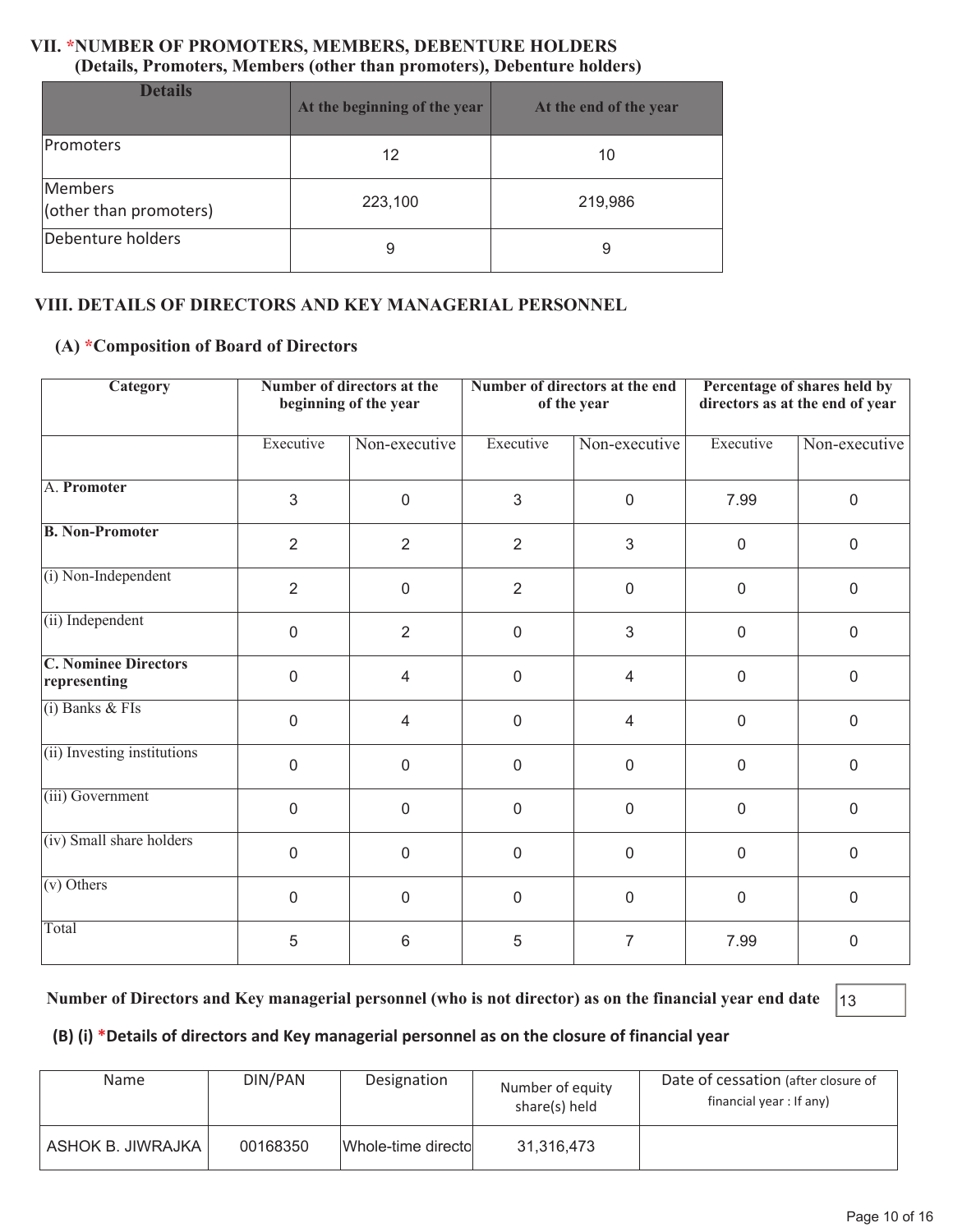| Name                     | DIN/PAN  | Designation         | Number of equity<br>share(s) held | Date of cessation (after closure of<br>financial year : If any) |
|--------------------------|----------|---------------------|-----------------------------------|-----------------------------------------------------------------|
| DILIP B. JIWRAJKA        | 00173476 | Managing Director   | 32,070,471                        |                                                                 |
| SURENDRA B. JIWRAJ       | 00173525 | Whole-time directo  | 35,121,035                        |                                                                 |
| SENTHILKUMAR M. A.       | 07421184 | Whole-time directo  | 0                                 |                                                                 |
| <b>TULSI TEJWANI</b>     | 07423670 | Whole-time directo  | 4,000                             |                                                                 |
| <b>SURINDER KUMAR BH</b> | 00435603 | <b>Director</b>     | 0                                 |                                                                 |
| <b>KESHAV D. HODAVDE</b> | 00406556 | Additional director | 0                                 |                                                                 |
| <b>THANKOM T. MATHEW</b> | 00025326 | Additional director | $\Omega$                          | 01/12/2017                                                      |
| <b>RAJEEV KUMAR</b>      | 01879049 | Nominee director    | 0                                 | 05/08/2017                                                      |
| SACHIKANTA MISHRA        | 02755068 | Nominee director    | $\Omega$                          | 15/05/2017                                                      |
| <b>ATANU SEN</b>         | 05339535 | Nominee director    | $\mathbf{0}$                      |                                                                 |
| <b>PRADEEP KUMAR RAT</b> | 01697520 | Nominee director    | 0                                 |                                                                 |
| K. H. GOPAL              | 06430369 | Company Secretar    | 0                                 |                                                                 |

## **(ii) Particulars of change in director(s) and Key managerial personnel during the year**  $\vert$ **9**

| Name                     | DIN/PAN  | Designation at the<br>beginning / during<br>the financial year | Date of appointment/<br>change in designation/<br>cessation | Nature of change (Appointment/<br>Change in designation/ Cessation) |
|--------------------------|----------|----------------------------------------------------------------|-------------------------------------------------------------|---------------------------------------------------------------------|
| <b>TULSI TEJWANI</b>     | 07423670 | Whole-time directol                                            | 24/09/2016                                                  | <b>APPOINTMENT</b>                                                  |
| SENTHILKUMAR M. A.       | 07421184 | Whole-time directol                                            | 24/09/2016                                                  | <b>APPOINTMENT</b>                                                  |
| SUNIL O. KHANDELW/       | 06430362 | Whole-time directol                                            | 24/09/2016                                                  | <b>CESSATION</b>                                                    |
| K. H. GOPAL              | 06430369 | Whole-time directol                                            | 24/09/2016                                                  | <b>CESSATION</b>                                                    |
| <b>SUDHIR GARG</b>       | 06777363 | Nominee director                                               | 27/12/2016                                                  | <b>CESSATION</b>                                                    |
| K. C. JANI               | 02535299 | Director                                                       | 08/01/2017                                                  | <b>CESSATION</b>                                                    |
| <b>SACHIKANTA MISHRA</b> | 02755068 | Nominee director                                               | 09/02/2017                                                  | <b>APPOINTMENT</b>                                                  |
| <b>KESHAV D. HODAVDE</b> | 00406556 | Additional director                                            | 09/02/2017                                                  | <b>APPOINTMENT</b>                                                  |
| THANKOM T MATHEWI        | 00025326 | Additional director                                            | 04/03/2017                                                  | <b>APPOINTMENT</b>                                                  |

#### **IX. MEETINGS OF MEMBERS/CLASS OF MEMBERS/BOARD/COMMITTEES OF THE BOARD OF DIRECTORS**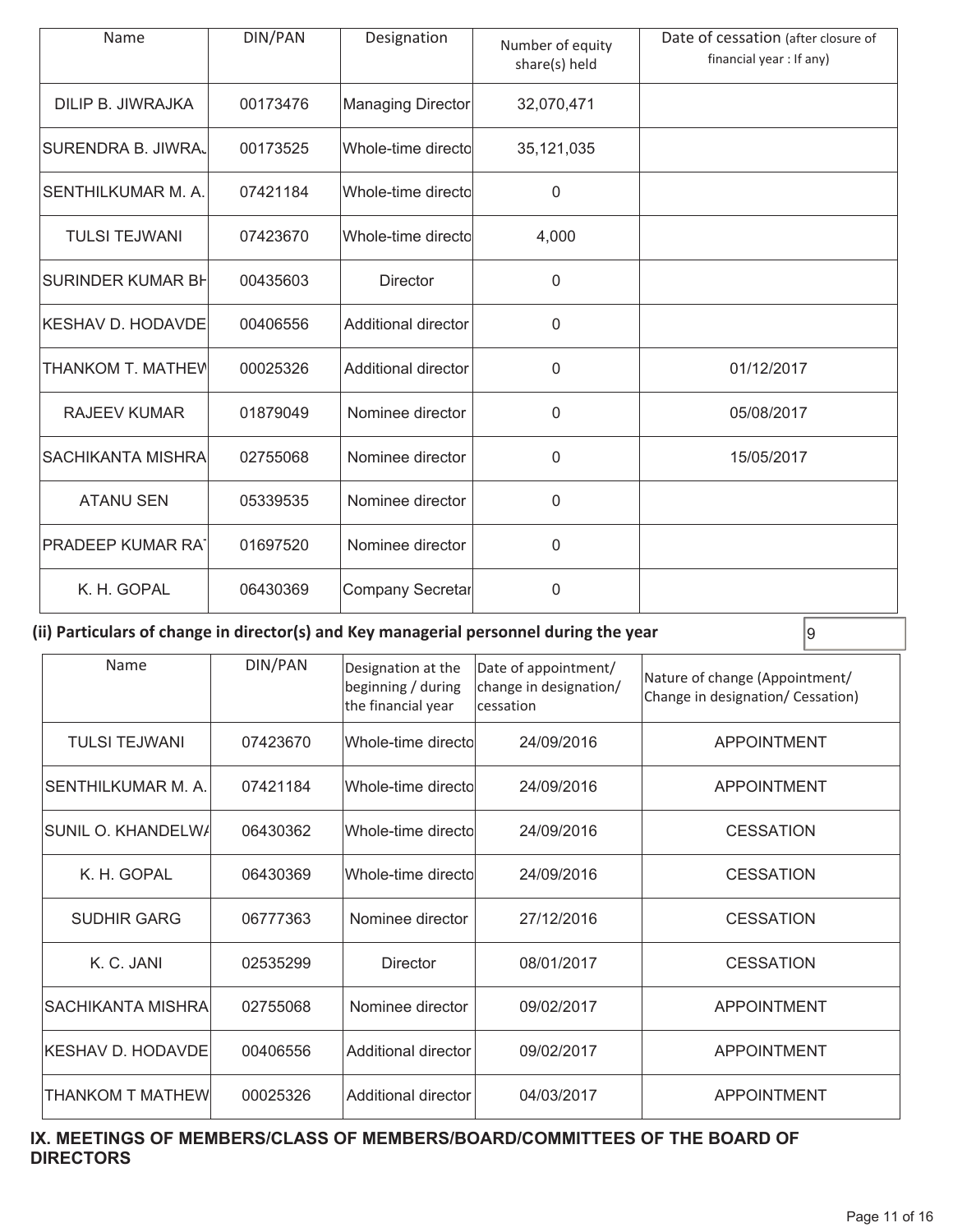#### **A.** MEMBERS/CLASS /REQUISITIONED/NCLT/COURT CONVENED MEETINGS

| Number of meetings held       |                 |                                                          |                                |                            |  |
|-------------------------------|-----------------|----------------------------------------------------------|--------------------------------|----------------------------|--|
| Type of meeting               | Date of meeting | Total Number of<br>Members entitled to<br>attend meeting | Attendance                     |                            |  |
|                               |                 |                                                          | Number of members<br>lattended | % of total<br>shareholding |  |
| <b>Annual General Meeting</b> | 24/09/2016      | 222,146                                                  | 37                             | 0.03                       |  |

#### **B. BOARD MEETINGS**

\*Number of meetings held  $\Big|_5$ 

| S. No. | Date of meeting | <b>Total Number of directors</b><br>associated as on the date<br>of meeting | Attendance                       |                  |  |
|--------|-----------------|-----------------------------------------------------------------------------|----------------------------------|------------------|--|
|        |                 |                                                                             | Number of directors<br>lattended | Ⅰ% of attendance |  |
|        | 30/05/2016      | 11                                                                          | 10                               | 90.90909091      |  |
| 2      | 12/09/2016      | 11                                                                          | 11                               | 100              |  |
| 3      | 24/09/2016      | 11                                                                          | 4                                | 36.36363636      |  |
| 4      | 13/12/2016      | 11                                                                          | 9                                | 81.81818182      |  |
| 5      | 14/02/2017      | 10                                                                          | 8                                | 80               |  |

#### **C. COMMITTEE MEETINGS**

Number of meetings held  $\sqrt{4}$ 

| S. No.         | Type of<br>meeting                          |  | <b>Total Number</b><br>lof Members as<br>Date of meeting on the date of<br>the meeting |                                | Attendance      |
|----------------|---------------------------------------------|--|----------------------------------------------------------------------------------------|--------------------------------|-----------------|
|                |                                             |  |                                                                                        | Number of members<br>lattended | % of attendance |
|                | AUDIT COMM 30/05/2016                       |  | 13                                                                                     | 3                              | 100             |
| 2              | AUDIT COMM 12/09/2016                       |  | 13                                                                                     | 3                              | 100             |
| 3              | AUDIT COMM 13/12/2016                       |  | 13                                                                                     | 3                              | 100             |
| $\overline{4}$ | <b>AUDIT COMM 14/02/2017</b><br>$1 - 1 - 1$ |  | 3                                                                                      | 2                              | 66.66666667     |

#### **D. \*ATTENDANCE OF DIRECTORS**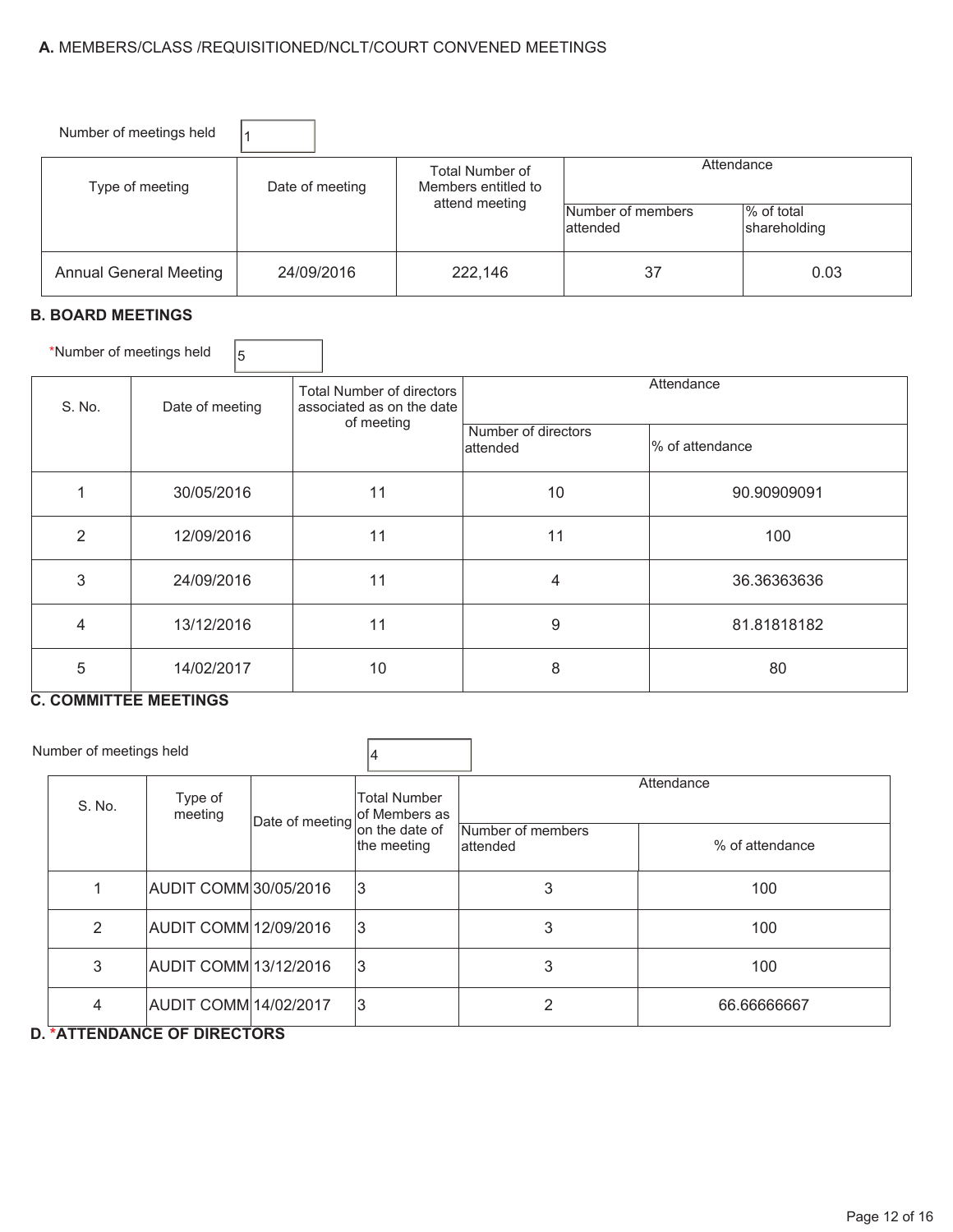|                  |                         | <b>Board Meetings</b>                                 |                         |                     | <b>Committee Meetings</b>                             | Whether<br>attended AGM |                    |            |
|------------------|-------------------------|-------------------------------------------------------|-------------------------|---------------------|-------------------------------------------------------|-------------------------|--------------------|------------|
| S.<br>No.        | Name<br>of the director | Number of<br>Meetings which Number of<br>director was | Meetings                | % of<br>attendance  | Number of<br>Meetings which Number of<br>director was | Meetings                | % of<br>attendance | held on    |
|                  |                         | entitled to<br>attend                                 | attended                |                     | entitled to<br>attend                                 | attended                |                    | 29/09/2017 |
|                  |                         |                                                       |                         |                     |                                                       |                         |                    | (Y/N/NA)   |
| $\mathbf{1}$     | <b>ASHOK B. JIV</b>     | 5                                                     | 4                       | 80                  | $\mathbf 0$                                           | $\mathsf 0$             | $\overline{0}$     | <b>No</b>  |
| $\overline{2}$   | DILIP B. JIWR           | 5                                                     | $\overline{\mathbf{4}}$ | 80                  | $\mathbf 0$                                           | $\mathbf 0$             | $\mathbf 0$        | No         |
| $\mathfrak{S}$   | <b>SURENDRA E</b>       | 5                                                     | 5                       | 100                 | $\mathbf 0$                                           | $\mathsf 0$             | $\overline{0}$     | Yes        |
| $\overline{4}$   | SENTHILKUM              | $\overline{2}$                                        | $\overline{2}$          | 100                 | $\mathbf 0$                                           | $\mathbf 0$             | $\overline{0}$     | Yes        |
| 5                | <b>TULSI TEJWA</b>      | $\overline{2}$                                        | $\overline{2}$          | 100                 | $\mathbf 0$                                           | $\mathbf 0$             | $\mathbf 0$        | Yes        |
| $6\phantom{1}$   | SURINDER KI             | 5                                                     | 5                       | 100                 | $\overline{4}$                                        | 4                       | 100                | <b>No</b>  |
| $\overline{7}$   | KESHAV D. H             | $\mathbf{1}$                                          | $\mathbf{1}$            | 100                 | $\mathbf{1}$                                          | $\mathbf{1}$            | 100                | <b>No</b>  |
| $\,8\,$          | THANKOM T.              | $\mathbf 0$                                           | $\boldsymbol{0}$        | $\mathsf{O}\xspace$ | $\mathbf 0$                                           | $\mathsf{O}\xspace$     | $\mathbf 0$        | No         |
| $\boldsymbol{9}$ | <b>RAJEEV KUM</b>       | 5                                                     | 3                       | 60                  | $\overline{4}$                                        | 3                       | 75                 | No         |
| 10               | <b>SACHIKANTA</b>       | $\mathbf{1}$                                          | 0                       | $\mathsf{O}\xspace$ | $\mathbf 0$                                           | $\mathsf{O}\xspace$     | $\mathbf 0$        | No         |
| 11               | <b>ATANU SEN</b>        | 5                                                     | 3                       | 60                  | $\mathbf 0$                                           | $\mathsf{O}\xspace$     | $\mathbf 0$        | No         |
| 12               | <b>PRADEEP KU</b>       | 5                                                     | $\overline{2}$          | 40                  | $\overline{0}$                                        | $\mathbf 0$             | $\overline{0}$     | No         |

#### **X. \*REMUNERATION OF DIRECTORS AND KEY MANAGERIAL PERSONNEL**

 $\Box$  Nil

Number of Managing Director, Whole-time Directors and/or Manager whose remuneration details to be entered

 $\vert$ 7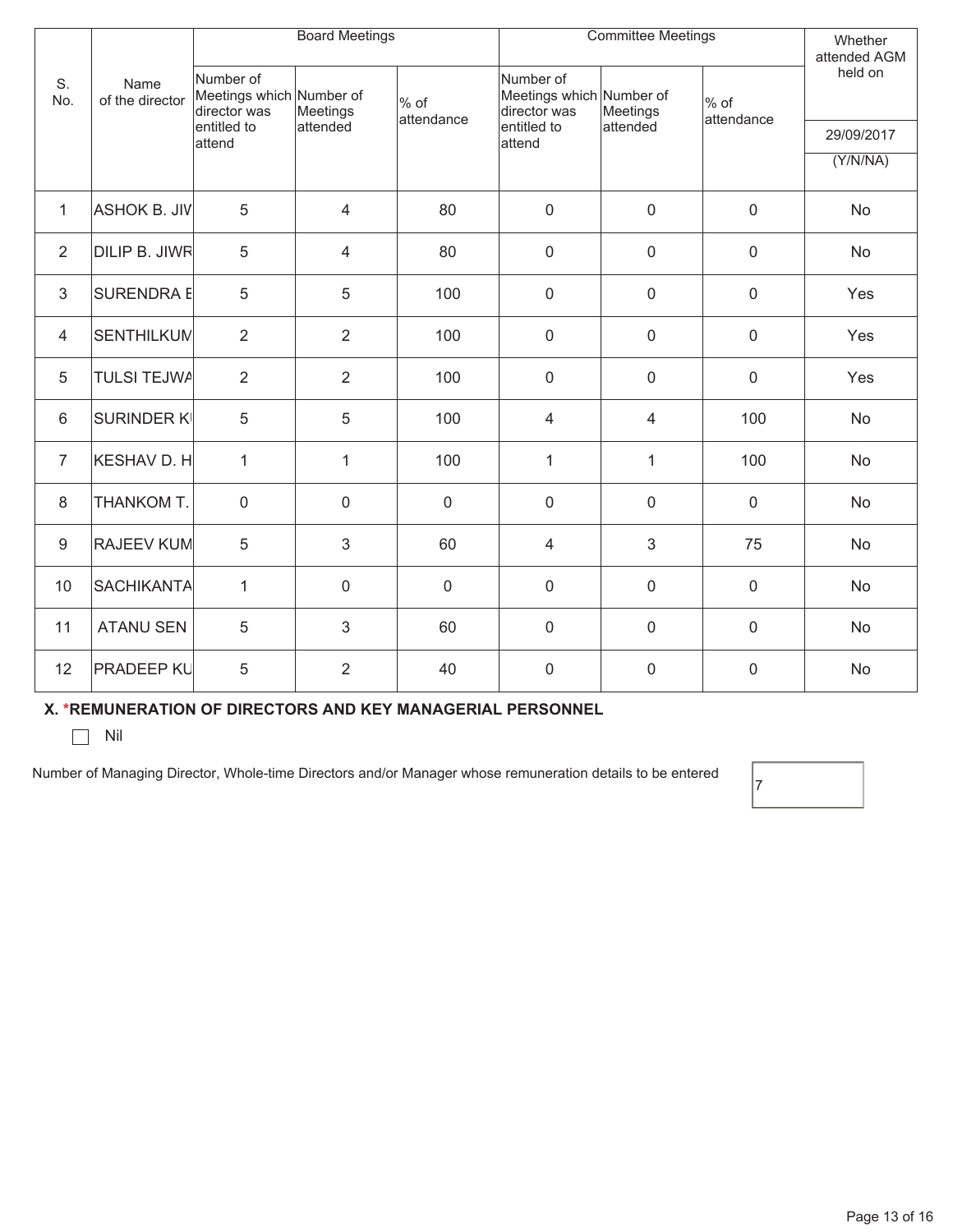| S. No.         | Name                                                                              | Designation          | <b>Gross Salary</b> | Commission          | Stock Option/<br>Sweat equity | Others              | Total<br>Amount  |
|----------------|-----------------------------------------------------------------------------------|----------------------|---------------------|---------------------|-------------------------------|---------------------|------------------|
| $\mathbf{1}$   | ASHOK B. JIWRAJ EXECUTIVE DII                                                     |                      | 15,000,000          | $\boldsymbol{0}$    | $\mathbf 0$                   | $\mathbf 0$         | 15,000,000       |
| 2              | DILIP B. JIWRAJKA MANAGING DIF                                                    |                      | 15,000,000          | 0                   | 0                             | 0                   | 15,000,000       |
| 3              | SURENDRA B. JIW JOINT MANAGI                                                      |                      | 15,000,000          | $\pmb{0}$           | 0                             | $\boldsymbol{0}$    | 15,000,000       |
| 4              | SENTHILKUMAR MEXECUTIVE DII                                                       |                      | 3,401,826           | 0                   | $\mathbf 0$                   | 0                   | 3,401,826        |
| 5              | <b>TULSI TEJWANI</b>                                                              | <b>EXECUTIVE DII</b> | 3,860,046           | 0                   | 0                             | 0                   | 3,860,046        |
| 6              | SUNIL O. KHANDE EXECUTIVE DII                                                     |                      | 6,126,923.1         | $\boldsymbol{0}$    | 0                             | $\mathsf 0$         | 6,126,923.1      |
| $\overline{7}$ | K. H. GOPAL                                                                       | <b>EXECUTIVE DII</b> | 5,946,299.46        | 0                   | 0                             | 0                   | 5,946,299.46     |
|                | Total                                                                             |                      | 64,335,094.56       | $\boldsymbol{0}$    | $\boldsymbol{0}$              | $\mathsf 0$         | 64,335,094.56    |
|                | Number of CEO, CFO and Company secretary whose remuneration details to be entered |                      |                     |                     |                               | 2                   |                  |
| S. No.         | Name                                                                              | Designation          | <b>Gross Salary</b> | Commission          | Stock Option/<br>Sweat equity | Others              | Total<br>Amount  |
| $\mathbf{1}$   | SUNIL O. KHANDE CHEIF FINANCI                                                     |                      | 12,300,446          | $\boldsymbol{0}$    | 0                             | $\mathsf{O}\xspace$ | 12,300,446       |
| 2              | K. H. GOPAL                                                                       | <b>COMPANY SEC</b>   | 14,619,017          | 0                   | 0                             | $\boldsymbol{0}$    | 14,619,017       |
|                | Total                                                                             |                      | 26,919,463          | $\pmb{0}$           | 0                             | $\pmb{0}$           | 26,919,463       |
|                | Number of other directors whose remuneration details to be entered                |                      |                     |                     |                               | 9                   |                  |
| S. No.         | Name                                                                              | Designation          | <b>Gross Salary</b> | Commission          | Stock Option/<br>Sweat equity | Others              | Total<br>Amount  |
| $\mathbf{1}$   | <b>SURINDER KUMAFINON-EXECUTIV</b>                                                |                      | $\mathbf 0$         | $\boldsymbol{0}$    | $\mathbf 0$                   | 100,000             | 100,000          |
| $\overline{2}$ | <b>KESHAV D HODAVINON-EXECUTIV</b>                                                |                      | 0                   | 0                   | 0                             | 20,000              | 20,000           |
| $\sqrt{3}$     | THANKOM T. MATINON-EXECUTIV                                                       |                      | 0                   | $\boldsymbol{0}$    | $\boldsymbol{0}$              | $\boldsymbol{0}$    | $\boldsymbol{0}$ |
| 4              | RAJEEV KUMAR NOMINEE DIRE                                                         |                      | 0                   | $\boldsymbol{0}$    | $\mathsf{O}\xspace$           | 60,000              | 60,000           |
| 5              | SACHIKANTA MISHNOMINEE DIRE                                                       |                      | $\mathbf 0$         | $\boldsymbol{0}$    | $\boldsymbol{0}$              | $\mathsf{O}\xspace$ | $\pmb{0}$        |
| 6              | <b>PRADEEP KUMAR NOMINEE DIRE</b>                                                 |                      | 0                   | 0                   | $\boldsymbol{0}$              | 40,000              | 40,000           |
| $\overline{7}$ | <b>ATANU SEN</b>                                                                  | <b>NOMINEE DIRE</b>  | 0                   | $\boldsymbol{0}$    | $\mathbf 0$                   | 60,000              | 60,000           |
| 8              | KAMALKISHORE J NON-EXECUTIV                                                       |                      | $\boldsymbol{0}$    | $\mathsf{O}\xspace$ | $\mathsf{O}\xspace$           | 80,000              | 80,000           |
| 9              | <b>SUDHIR GARG</b>                                                                | <b>NOMINEE DIRE</b>  | 0                   | 0                   | $\boldsymbol{0}$              | 40,000              | 40,000           |
|                | Total                                                                             |                      | 0                   | 0                   | 0                             | 400,000             | 400,000          |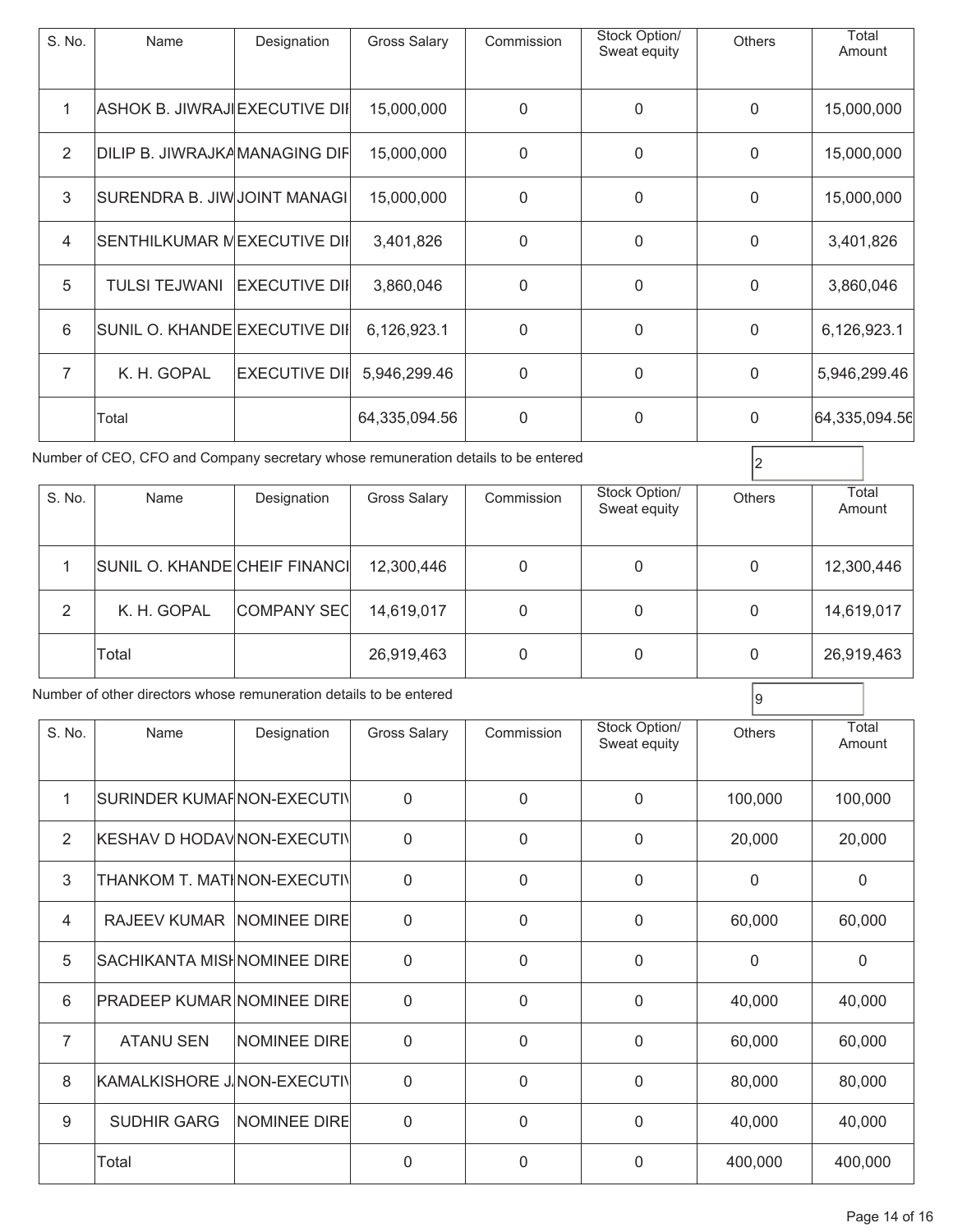#### **XI. MATTERS RELATED TO CERTIFICATION OF COMPLIANCES AND DISCLOSURES**

- **\*** A. Whether the company has made compliances and disclosures in respect of applicable Yes No<br>provisions of the Companies Act, 2013 during the year
	- B. If No, give reasons/observations

| XII. PENALTY AND PUNISHMENT - DETAILS THEREOF |  |  |  |
|-----------------------------------------------|--|--|--|

## (A) DETAILS OF PENALTIES / PUNISHMENT IMPOSED ON COMPANY/DIRECTORS /OFFICERS  $\boxtimes$  Nil

| Name of the<br>company/ directors/ Authority<br><b>lofficers</b> | Name of the court/<br><b>concerned</b> | Date of Order | Name of the Act and<br>section under which<br>penalised / punished | Details of penalty/<br><i>l</i> punishment | Details of appeal (if any)<br>including present status |
|------------------------------------------------------------------|----------------------------------------|---------------|--------------------------------------------------------------------|--------------------------------------------|--------------------------------------------------------|
|                                                                  |                                        |               |                                                                    |                                            |                                                        |

(B) DETAILS OF COMPOUNDING OF OFFENCES  $\boxtimes$  Nil

| Name of the<br>company/ directors/<br><b>lofficers</b> | Name of the court/<br>concerned<br>Authority | Date of Order | Name of the Act and<br>section under which<br>loffence committed | <b>Particulars of</b><br>loffence | Amount of compounding (in<br>Rupees) |
|--------------------------------------------------------|----------------------------------------------|---------------|------------------------------------------------------------------|-----------------------------------|--------------------------------------|
|                                                        |                                              |               |                                                                  |                                   |                                      |

**XIII. Whether complete list of shareholders, debenture holders has been enclosed as an attachment** 

 $\bigcap$  Yes  $\bigcirc$  No

(In case of 'No', submit the details separately through the method specified in instruction kit)

#### **XIV. COMPLIANCE OF SUB-SECTION (2) OF SECTION 92, IN CASE OF LISTED COMPANIES**

In case of a listed company or a company having paid up share capital of Ten Crore rupees or more or turnover of Fifty Crore rupees or more, details of company secretary in whole time practice certifying the annual return in Form MGT-8.

| Name                           | VIRENDRA G. BHATT                      |
|--------------------------------|----------------------------------------|
| Whether associate or fellow    | Associate $\bigcirc$ Fellow<br>$\odot$ |
| Certificate of practice number | 124                                    |

#### **I/We certify that:**

(a) The return states the facts, as they stood on the date of the closure of the financial year aforesaid correctly and adequately.

(b) Unless otherwise expressly stated to the contrary elsewhere in this Return, the Company has complied with all the provisions of the Act during the financial year.